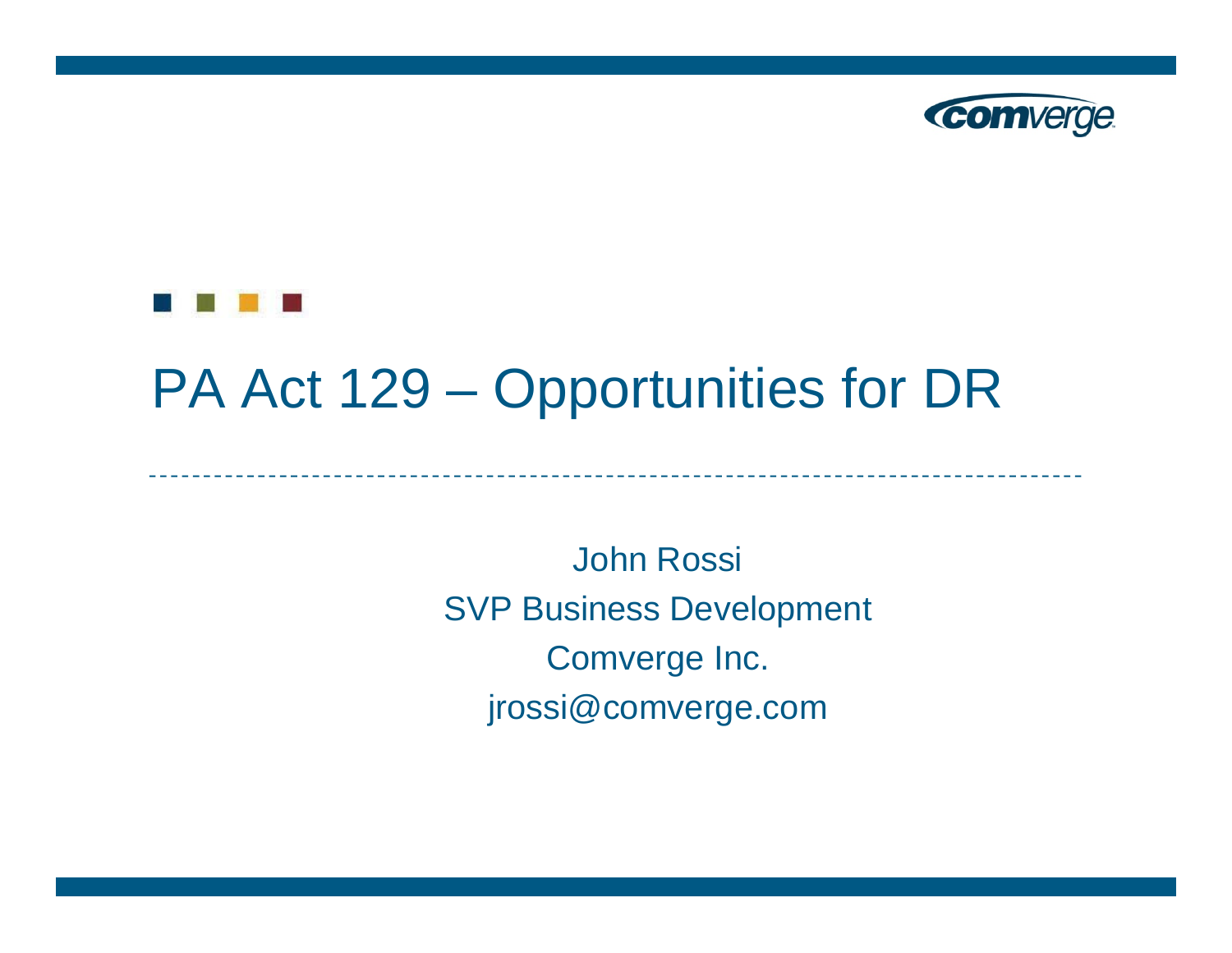### Comverge's Comprehensive Approach to Clean Energy Solutions



COMVERGE leads the clean energy industry with comprehensive Peak Demand Management, Smart Grid, and Energy Efficiency solutions.



comverge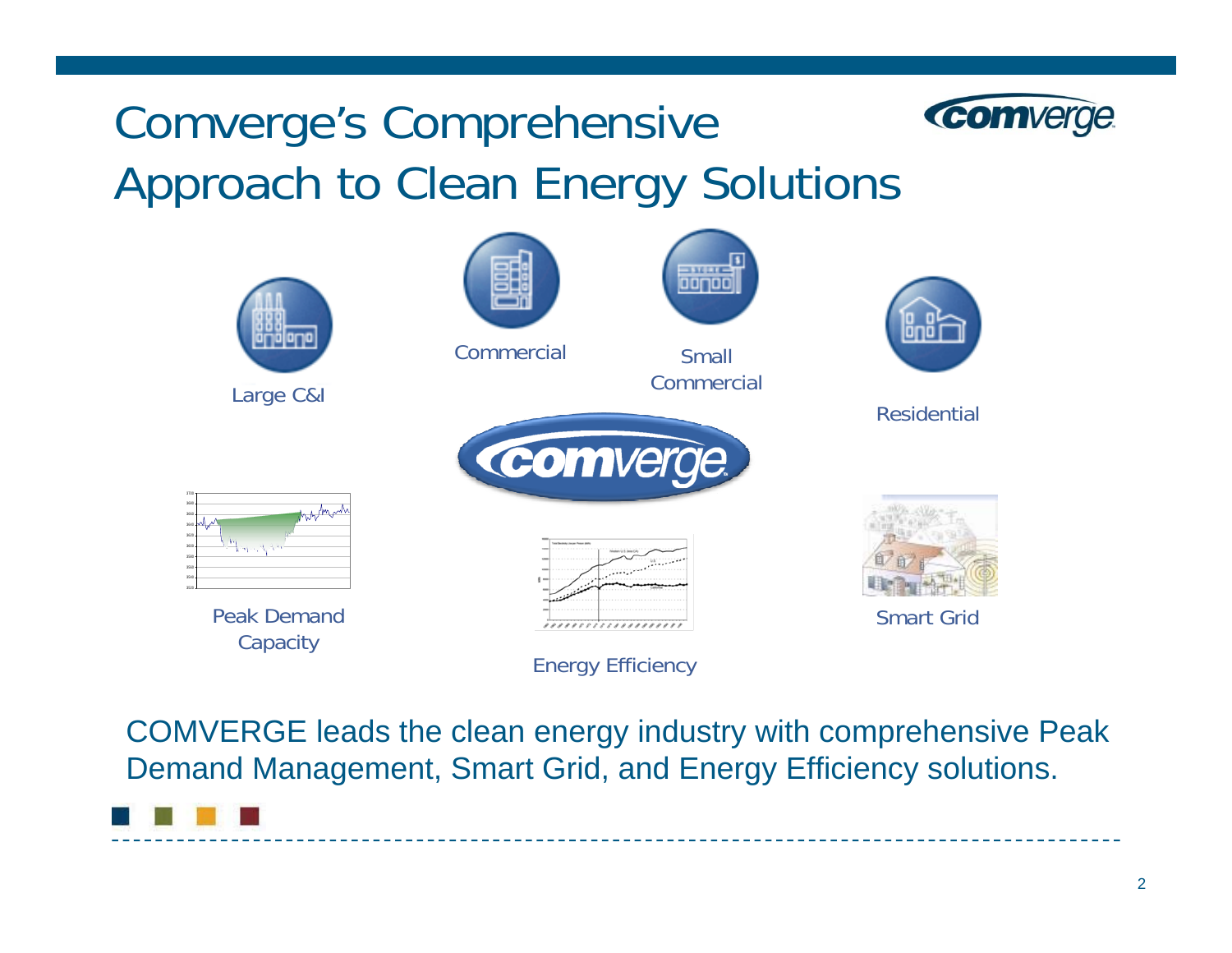# Total MWs Provided to Industry

| MWs owned under long term capacity contracts    | 866   |
|-------------------------------------------------|-------|
| MWs to be provided under turnkey programs       | 320   |
| MWs provided for sale in market programs        | 997   |
| MWs managed for a fee                           | 437   |
| Total MWs of customer capacity owned or managed | 2,620 |
| MWs provided through technology sales           | 6,209 |
| <b>Total MW managed or provided by Comverge</b> | 8.829 |

---------



\*

**Comverge**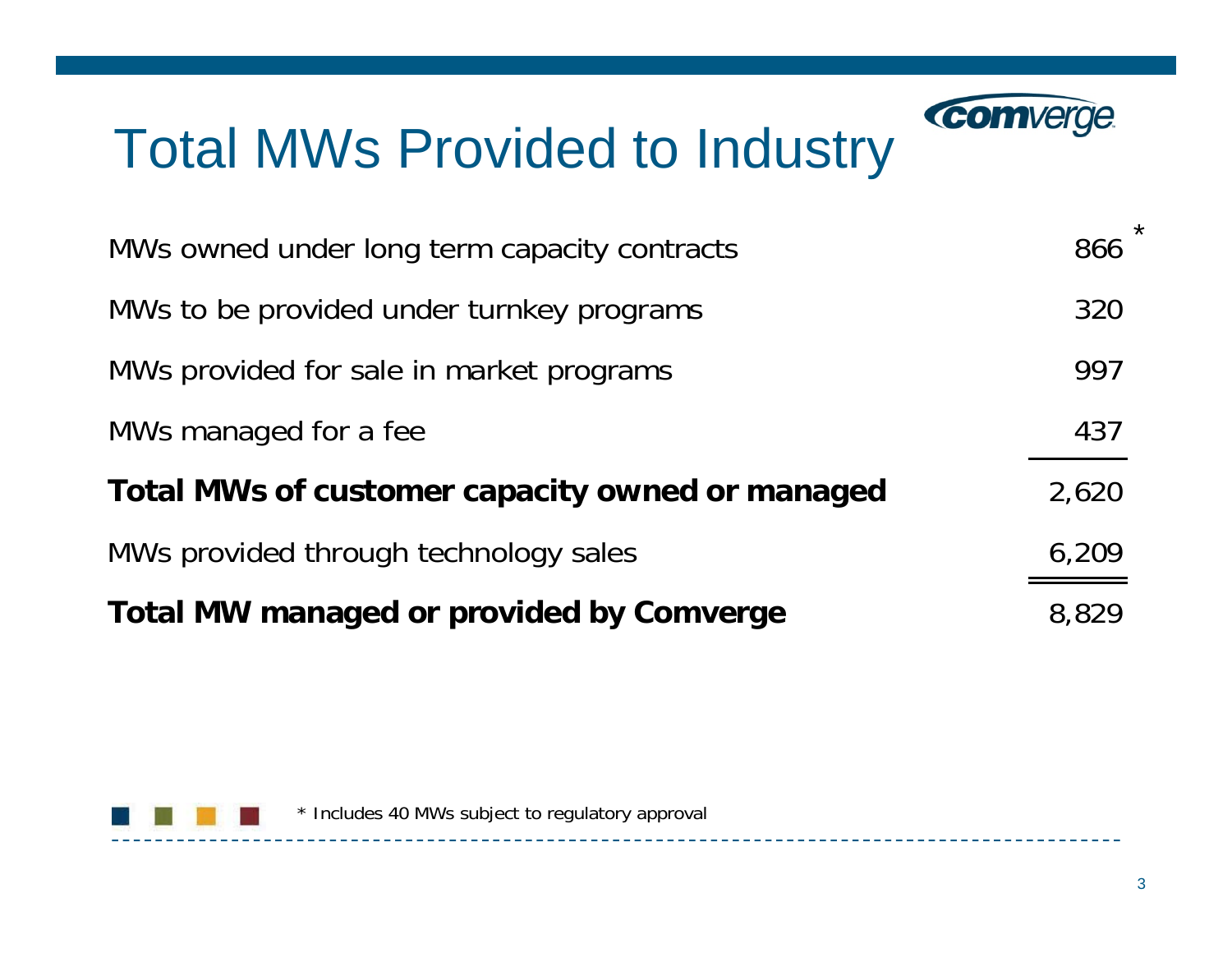

### Act 129 Implications

- Load drop measured as demand reduction during the top 100 hours for each utility.
- These 100 hours could represent >20% of the normal business day hours between June 15 and Sept 15.
- Successive days with hours in the top 100 are highly likely.

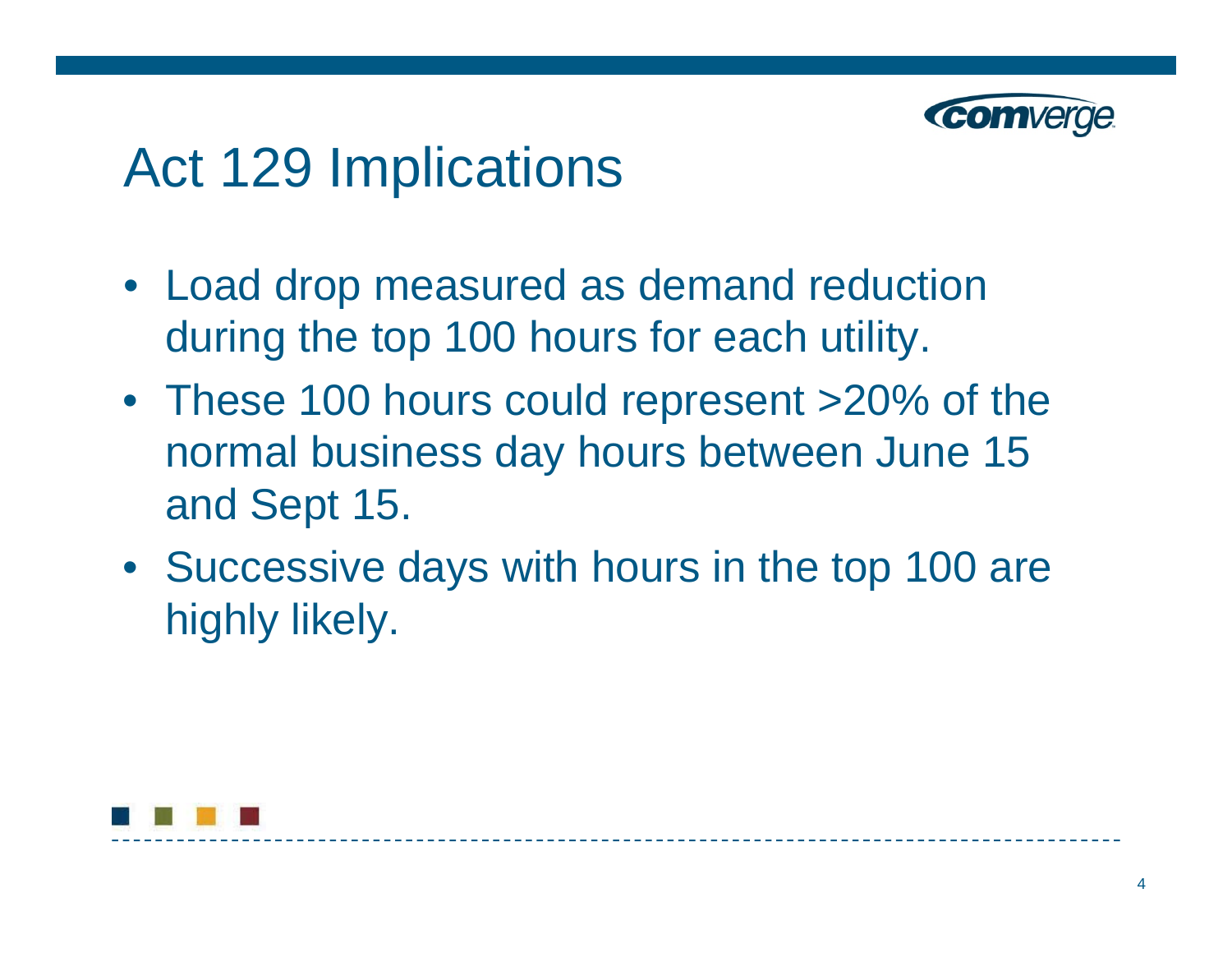

### C&I Customers and Act 129

- For large customers with process load, shedding for this duration is problematic.
- Likelihood of multiple hours per day and successive control days is challenging for C&I recruitment.
- Solution may be to over recruit number of C&I customers to share the control or increase payments to compensate.

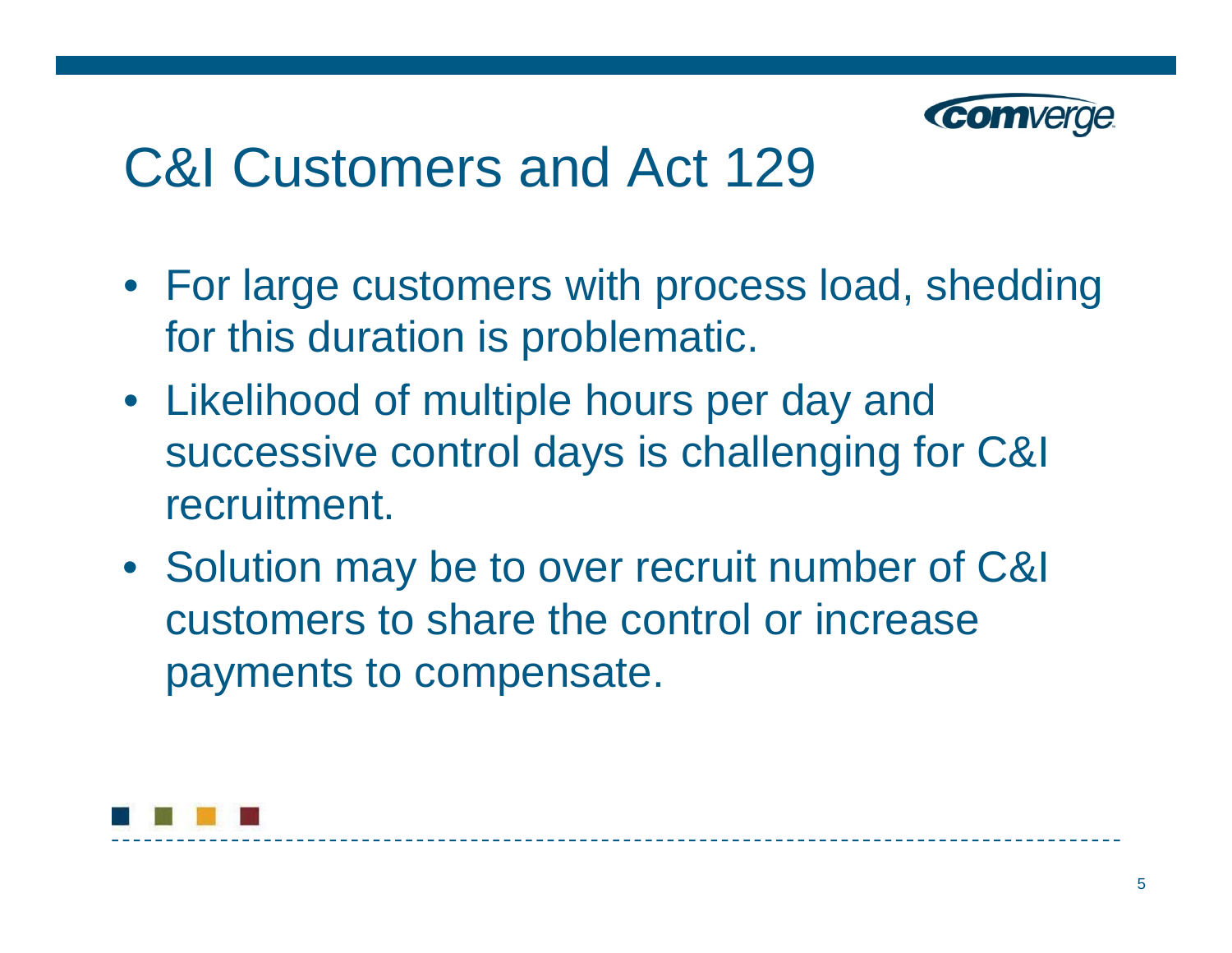

# Residential Customers and Act 129

- Multiple hours per day and successive control days are normal for Residential Programs.
- Residential customers have shown capability for cost-effective load shed for 100 hours.
	- One of our residential program routinely has over 60 hours of control per season.
	- $\mathcal{L}_{\mathcal{A}}$  Comverge has one program where the program operated for 96 hours last year, under very challenging temperature conditions.

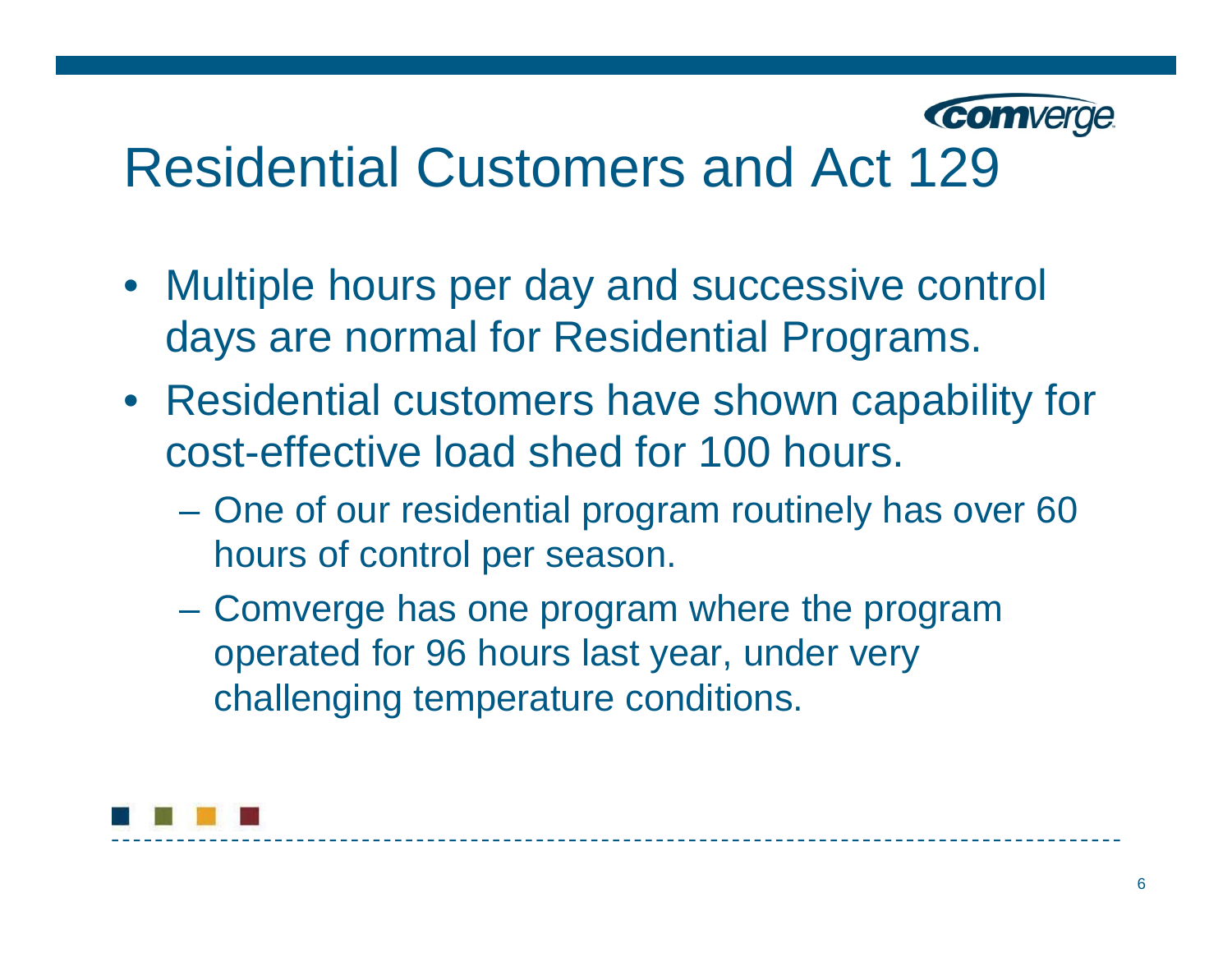

# Program Cost over Program Life

**Demand Response Program Cost - C&I Program Term \$/kW**

**C&I**



7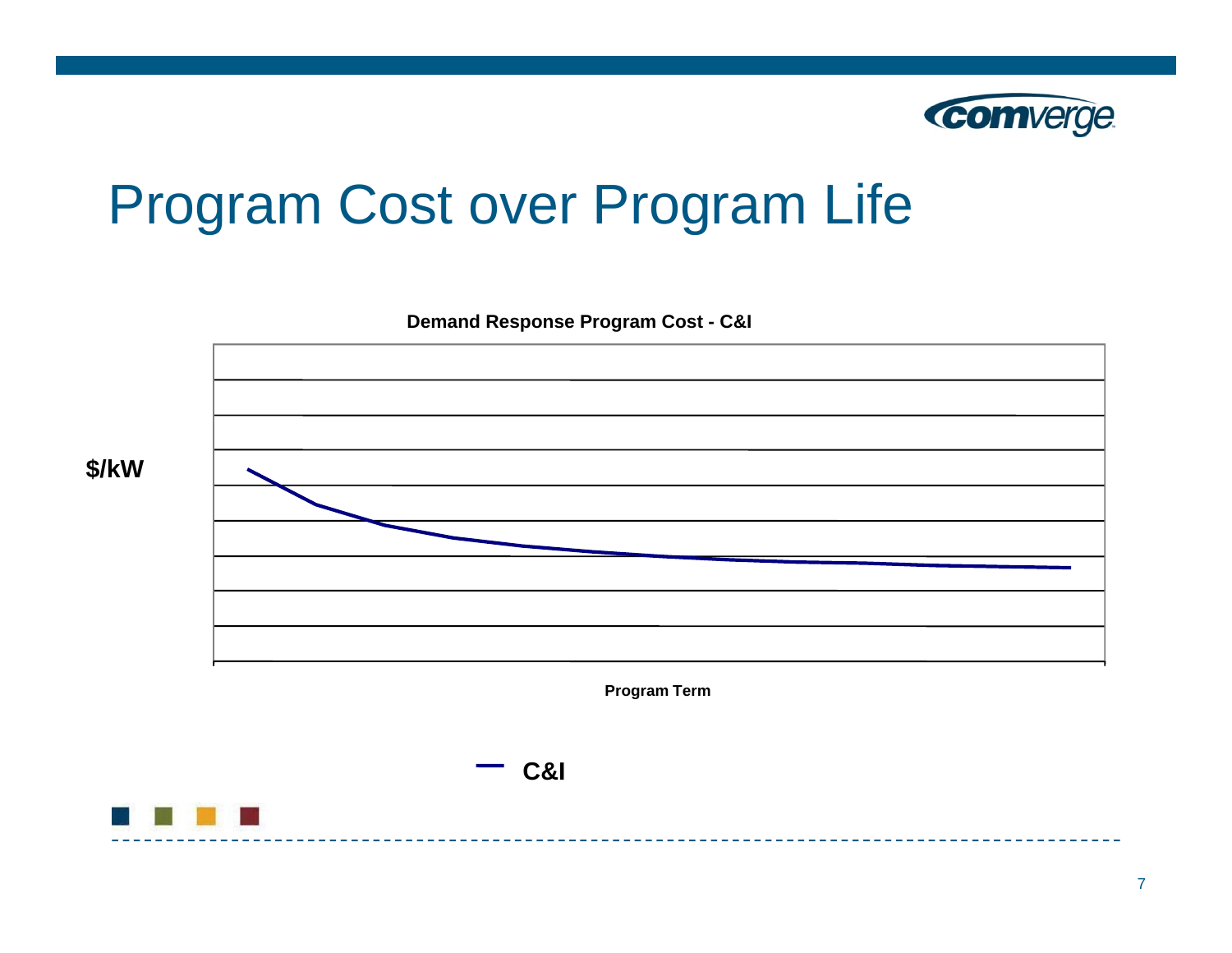

# Program Cost over Program Life

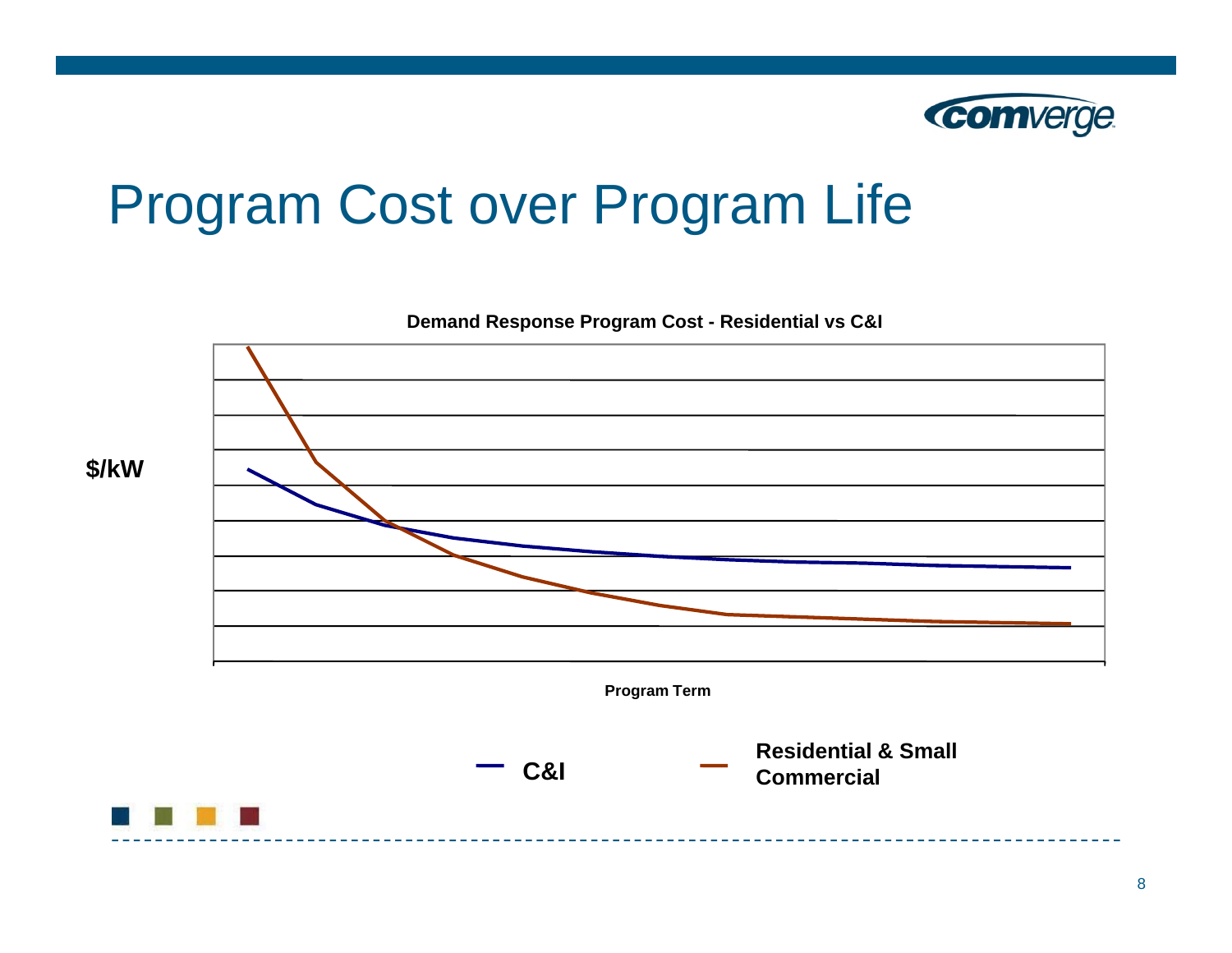

# Program Cost over Program Life